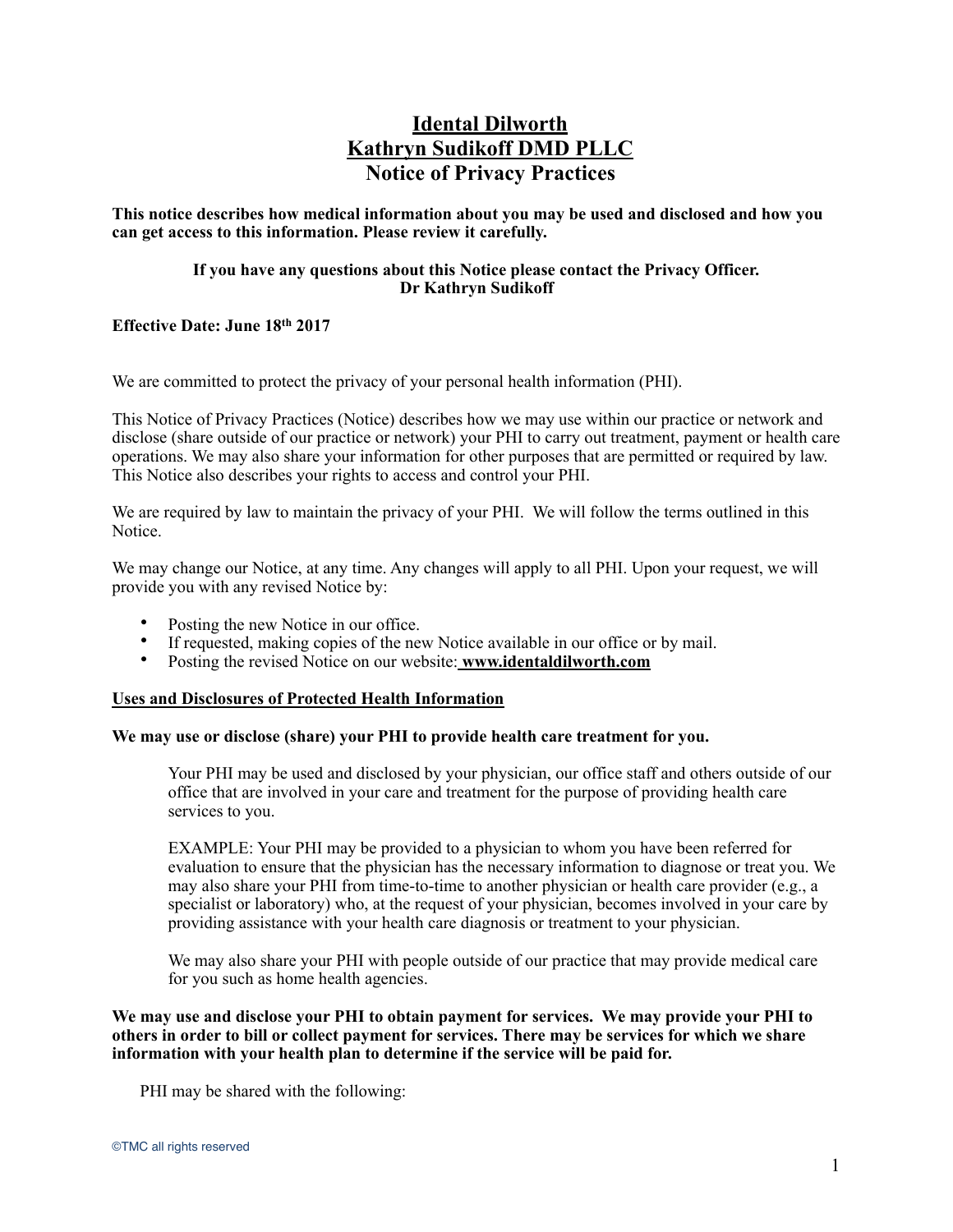- Billing companies
- Insurance companies, health plans
- Government agencies in order to assist with qualification of benefits<br>• Collection agencies
- Collection agencies

EXAMPLE: You are seen at our practice for a procedure. We will need to provide a listing of services such as x-rays to your insurance company so that we can get paid for the procedure. We may at times contact your health care plan to receive approval PRIOR to performing certain procedures to ensure the services will be paid for. This will require sharing of your PHI.

## **We may use or disclose, as-needed, your PHI in order to support the business activities of this practice which are called health care operations.**

# EXAMPLES:

- Training students, other health care providers, or ancillary staff such as billing personnel to help them learn or improve their skills.
- Quality improvement processes which look at delivery of health care and for improvement in processes which will provide safer, more effective care for you.
- Use of information to assist in resolving problems or complaints within the practice.

# **We may use and disclosure your PHI in other situations without your permission:**

- If required by law: The use or disclosure will be made in compliance with the law and will be limited to the relevant requirements of the law. For example, we may be required to report gunshot wounds or suspected abuse or neglect.
- Public health activities: The disclosure will be made for the purpose of controlling disease, injury or disability and only to public health authorities permitted by law to collect or receive information. We may also notify individuals who may have been exposed to a disease or may be at risk of contracting or spreading a disease or condition.
- Health oversight agencies: We may disclose protected health information to a health oversight agency for activities authorized by law, such as audits, investigations, and inspections. Oversight agencies seeking this information include government agencies that oversee the health care system, government benefit programs, other government regulatory programs and civil rights laws.
- Legal proceedings: To assist in any legal proceeding or in response to a court order, in certain conditions in response to a subpoena, or other lawful process.
- Police or other law enforcement purposes: The release of PHI will meet all applicable legal requirements for release.
- Coroners, funeral directors: We may disclose protected health information to a coroner or medical examiner for identification purposes, determining cause of death or for the coroner or medical examiner to perform other duties authorized by law
- Medical research: We may disclose your protected health information to researchers when their research has been approved by an institutional review board that has reviewed the research proposal and established protocols to ensure the privacy of your protected health information.
- Special government purposes: Information may be shared for national security purposes, or if you are a member of the military, to the military under limited circumstances.
- Correctional institutions: Information may be shared if you are an inmate or under custody of law which is necessary for your health or the health and safety of other individuals.
- Workers' Compensation: Your protected health information may be disclosed by us as authorized to comply with workers' compensation laws and other similar legally-established programs.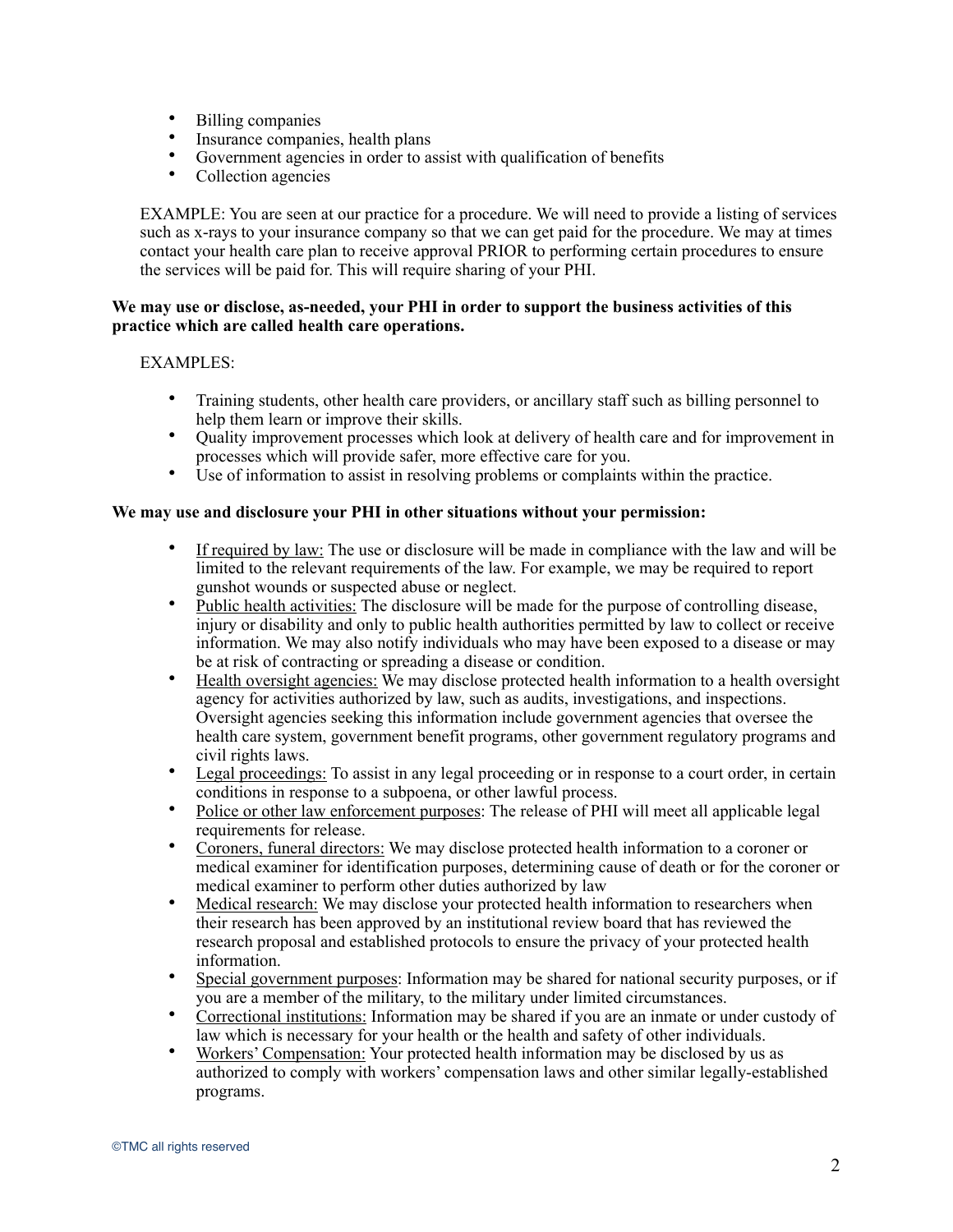## **Other uses and disclosures of your health information.**

Business Associates: Some services are provided through the use of contracted entities called "business associates". We will always release only the minimum amount of PHI necessary so that the business associate can perform the identified services. We require the business associate(s) to appropriately safeguard your information. Examples of business associates include billing companies or transcription services.

Health Information Exchange: We may make your health information available electronically to other healthcare providers outside of our facility who are involved in your care.

Fundraising activities: We may contact you in an effort to raise money. You may opt out of receiving such communications.

Treatment alternatives: We may provide you notice of treatment options or other health related services that may improve your overall health.

Appointment reminders: We may contact you as a reminder about upcoming appointments or treatment.

## **We may use or disclose your PHI in the following situations UNLESS you object.**

- We may share your information with friends or family members, or other persons directly identified by you at the level they are involved in your care or payment of services. If you are not present or able to agree/object, the healthcare provider using professional judgment will determine if it is in your best interest to share the information. For example, we may discuss post procedure instructions with the person who drove you to the facility unless you tell us specifically not to share the information.
- We may use or disclose protected health information to notify or assist in notifying a family member, personal representative or any other person that is responsible for your care of your location, general condition or death.
- We may use or disclose your protected health information to an authorized public or private entity to assist in disaster relief efforts.

#### **The following uses and disclosures of PHI require your written authorization:**

- Marketing<br>• Disclosures
- Disclosures of for any purposes which require the sale of your information

## All other uses and disclosures not recorded in this Notice will require a written authorization from you or your personal representative.

Written authorization simply explains how you want your information used and disclosed. Your written authorization may be revoked at any time, in writing. Except to the extent that your doctor or this practice has used or released information based on the direction provided in the authorization, no further use or disclosure will occur.

# **Your Privacy Rights**

You have certain rights related to your protected health information. All requests to exercise your rights must be made in writing. [Describe how the patient may obtain the written request document and to whom the request should be directed, i.e. practice manager, privacy officer.

#### **You have the right to see and obtain a copy of your protected health information.**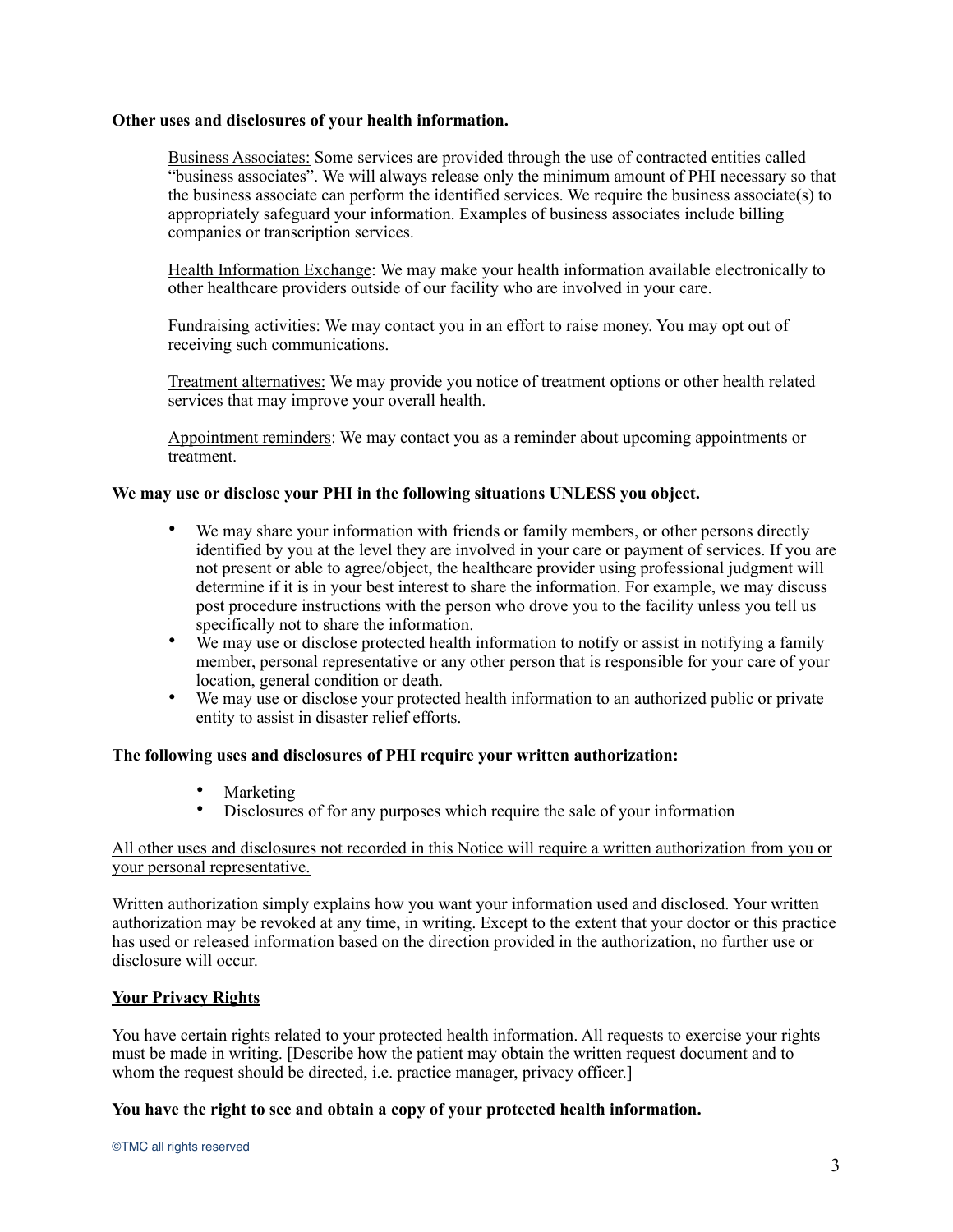This means you may inspect and obtain a copy of protected health information about you that is contained in a designated record set for as long as we maintain the protected health information. If requested we will provide you a copy of your records in an electronic format. There are some exceptions to records which may be copied and the request may be denied. We may charge you a reasonable cost based fee for a copy of the records.

#### **You have the right to request a restriction of your protected health information.**

You may request for this practice not to use or disclose any part of your protected health information for the purposes of treatment, payment or healthcare operations. We are not required to agree with these requests. If we agree to a restriction request we will honor the restriction request unless the information is needed to provide emergency treatment.

**There is one exception**: we must accept a restriction request to restrict disclosure of information to a health plan if you pay out of pocket in full for a service or product unless it is otherwise required by law.

#### **You have the right to request for us to communicate in different ways or in different locations.**

We will agree to reasonable requests. We may also request alternative address or other method of contact such as mailing information to a post office box. We will not ask for an explanation from you about the request.

#### **You may have the right to request an amendment of your health information.**

You may request an amendment of your health information if you feel that the information is not correct along with an explanation of the reason for the request. In certain cases, we may deny your request for an amendment at which time you will have an opportunity to disagree.

## **You have the right to a list of people or organizations who have received your health information from us.**

This right applies to disclosures for purposes other than treatment, payment or healthcare operations. You have the right to obtain a listing of these disclosures that occurred after April 14, 2003. You may request them for the previous six years or a shorter timeframe. If you request more than one list within a 12 month period you may be charged a reasonable fee.

#### **Additional Privacy Rights**

- You have the right to obtain a paper copy of this notice from us, upon request. We will provide you a copy of this Notice the first day we treat you at our facility. In an emergency situation we will give you this Notice as soon as possible.
- You have a right to receive notification of any breach of your protected health information.

## **Complaints**

If you think we have violated your rights or you have a complaint about our privacy practices you can contact:

Dr Kathryn Sudikoff 704-632-9922 info@identaldilworth.com